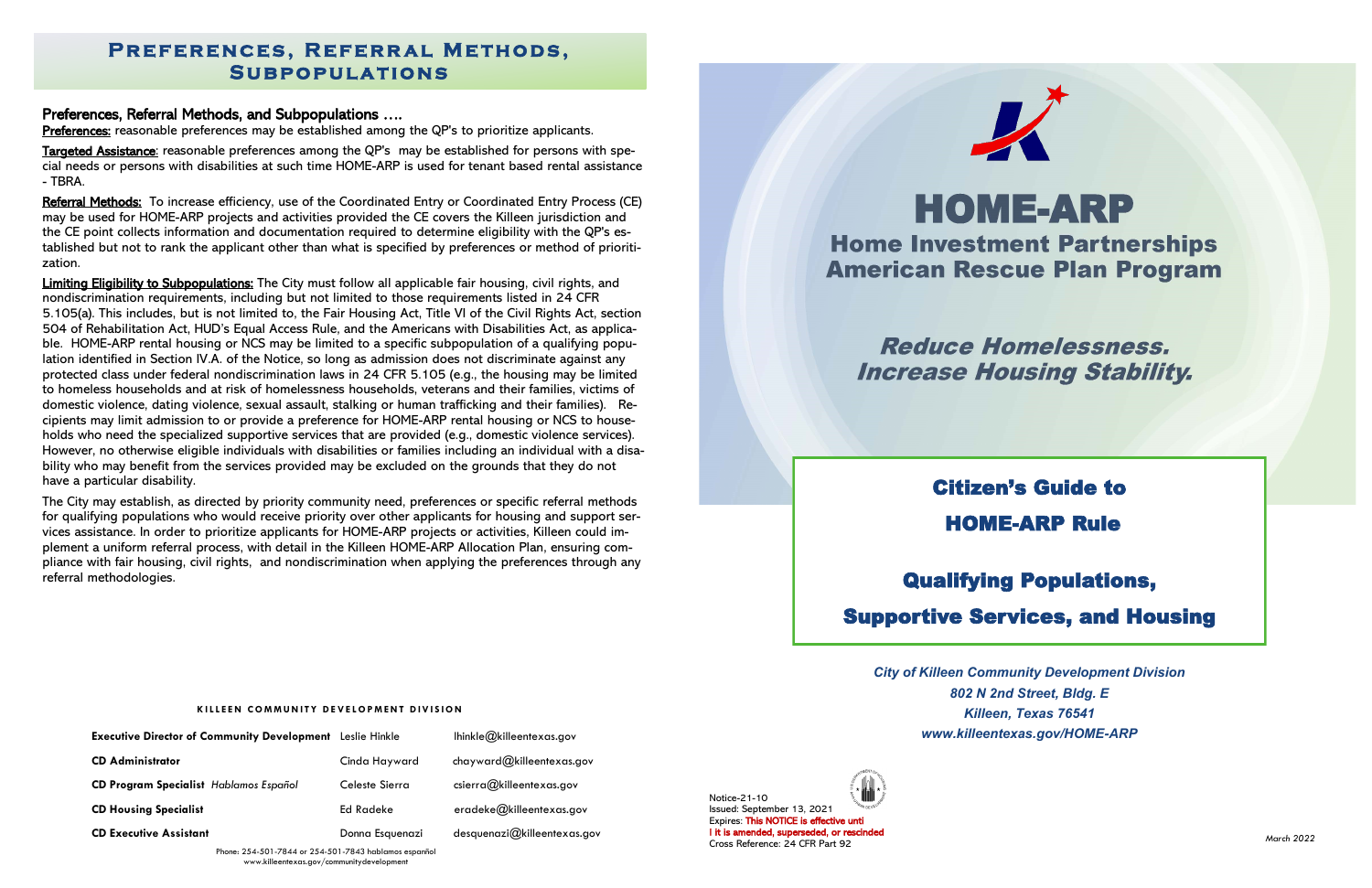## **INTRODUCTION**

On March 11, 2021, President Biden signed American Rescue Plan Act (ARPA) into law, which provides over \$1.9 trillion in relief to address the continued impact of the COVID-19 pandemic on the economy, public health, State and local governments, individuals, and businesses. To address the need for homelessness assistance and supportive services, Congress appropriated \$5 billion in ARP funds to be administered through HOME to perform four activities that must primarily benefit qualifying individuals and families who are homeless, at risk of homelessness, or in other vulnerable populations.

ARP defines the qualifying individuals or families as those that are (1) homeless, as defined in section 103(a) of the McKinney-Vento Homeless Assistance Act, as amended (42 U.S.C. 11302(a)) ("McKinney-Vento"); (2) at risk of homelessness, as defined in section 401 of McKinney-Vento; (3) fleeing, or attempting to flee domestic violence, dating violence, sexual assault, stalking, or human trafficking; (4) part of other populations where providing supportive services or assistance would prevent a family's homelessness or would serve those with the greatest risk of housing instability; or (5) veterans and families that include a veteran family member that meet the criteria in one of (1)-(4) above.

The eligible activities include: (1) development and support of affordable housing, (2) tenant-based rental assistance (TBRA), (3) provision of supportive services; and (4) acquisition and development of noncongregate shelter units. The program described in the notice for the use of the \$5 billion in ARP funds is the HOME-American Rescue Plan or "HOME-ARP."

The City of Killeen was allocated \$1,778,641 of funds from the U.S. Department of Housing and Urban Development (HUD) under section 3205 of the American Rescue Plan Act (P.L. 11702) ("ARP) "), for the Home Investment Partnership Program (HOME) to provide homelessness assistance and supportive services. Prior to receiving its HOME-ARP Allocation, the City of Killeen must develop a plan identifying the specific qualifying populations, gaps in current shelter, housing inventory, and support services available, characteristics of housing associated with instability and increased risk of homelessness, and the range of activities to be undertaken, the distribution of funds to activities, the process for soliciting applications from providers and/or selecting eligible projects, and identification of any preferences and/or referral methods to be used in providing housing and support services to those most vulnerable populations.

ARP provides funds for homelessness and supportive services assistance under the HOME statute of Title II of NAHA (42 U.S.C. 12721 et seq.) and authorizes the Secretary of HUD to waive or specify alternative requirements for any provision of NAHA or regulation for the administration of the HOME-ARP program, except requirements related to fair housing, civil rights, nondiscrimination, labor standards, and the environment, upon a finding that the waiver or alternative requirement is necessary to expedite or facilitate the use of HOME-ARP funds. The HOME-ARP Notice (the "Notice") describes the requirements applicable to a participating jurisdiction's (PJ's) use of HOME-ARP funds. Consolidated plan requirements for HOME are in title I of NAHA and 24 CFR part 91. HOME program regulations are in 24 CFR part 92. Except as described in ARP and the Notice, HOME statutory and regulatory provisions apply to a PJ's use of HOME-ARP funds. Sections I-IX of this Notice describe the HOME-ARP requirements imposed on a PJ for the use of HOME-ARP funds to assist the qualifying populations through HOME-ARP projects or activities. The Appendix describes the waivers and alternative requirements imposed on PJs for the use of HOME-ARP funds and is included in any reference to "the Notice." Specific citations in the Notice shall mean the statute or regulation cited, as may be revised by the Appendix to this Notice. PJs and insular areas must comply with all applicable statutory, regulatory, and alternative requirements, as described in the Notice, including the Appendix.

The Killeen Community Development Division is responsible for engaging the community, support service providers, rental housing developers, owners and investors, in development of the Killeen HOME-ARP Allocation Plan.

### Non-Congregate Shelter (NCS) Units and Supportive Services ....

Non-congregate shelter (NCS) is one or more buildings that provide private units or rooms as temporary shelter to individuals and families and does not require occupants to sign a lease or occupancy agreement. HOME-ARP funds may be used to acquire and develop HOME-ARP NCS for individuals and families in qualifying populations. This activity may include ,but is not limited to the acquisition of land and construction of HOME-ARP NCS or acquisition and/or rehabilitation of existing structures such as motels, hotels, or other facilities to be used for HOME-ARP NCS. NCS may, during restricted use period, be converted to permanent affordable housing according to the requirements established in Section VI.E.11 of the HOME-ARP Notice; Be converted to permanent housing as defined in Subtitle C of title IV of the McKinney-Vento Homeless Assistance Act (42 USC 11381 et seq.) according to requirements of this Notice and 24 CFR part 578. NCS units may only be occupied by individuals that meet the criteria for one or more of the QP's. QP's are not to be charged occupancy fees or other charges to occupy a HOME-ARP NCS unit. HOME-ARP supportive services may also be provided as needed to QP's served by the HOME-ARP NCS.

### HOME-ARP Rental Housing...

TBRA (Tenant Based Rental Assistance) may be used to subsidize HOME-ARP QP's until they are 'selfsufficient' - Clients would live in a rental unit where HOME-ARP funds would pay all or a portion of the monthly rent and basic utilities while receiving supportive services until the client can pay the costs on their own (self-sufficient)

HOME-ARP funds may be used to Acquire, Rehabilitate, or Construct affordable rental housing for QP's.

HOME-ARP funds may be used for eligible activities as listed above to include acquisition of vacant land or demolition of a substandard structure not eligible for rehabilitation; and used for one or more units in a project.

HOME-ARP funds may only pay development costs of HOME-ARP units. Upon completion the number of HOME-ARP units may not be reduced.

The Minimum amount of HOME-ARP funds that must be invested in the project is \$1,000 times the number of units assisted with HOME-ARP. Minimum HOME-ARP compliance Period is (fifteen) 15-years irrespective of the amount of HOME-ARP funds invested in the project; a land use restriction / deed restriction agreement will be imposed on all projects utilizing HOME -ARP funds\*; Killeen may impose a longer compliance period; Noncompliance Penalties for rental housing terminated prior to the end of the compliance period is repayment of the HOME-ARP invested: 100% in the first 10 years; reduction of 20% for each year beyond the initial 10-years during which time the project was compliant.

70% of all HOME-ARP units will admit persons based only as a QP. Not more than 30% of the HOME-ARP units can be restricted to low-income persons who are QP's and may not charge more than the Fair Market Rent (FMR) or 30% of the person's annual adjusted income at 65% of the median income as established by HUD. \* Additional requirements are imposed by HOME-ARP requirements - see the

HOME-ARP Notice.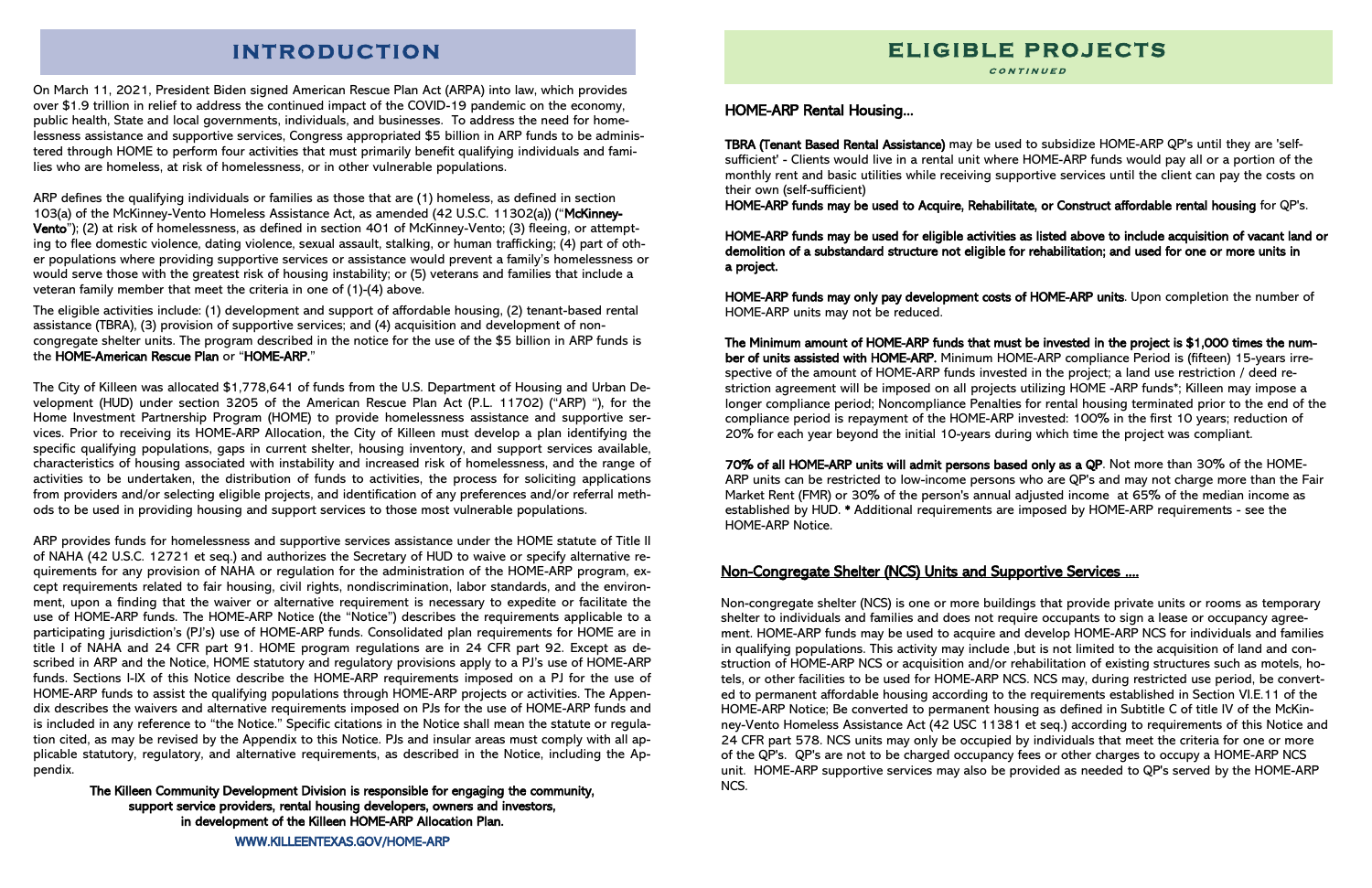### Permanent Supportive Housing (PSH) …..

Permanent Supportive Housing (PSH) is permanent housing in which housing assistance (e.g., long-term leasing or rental assistance) and supportive services are provided to assist households with at least one member (adult or child) with a disability, in achieving housing stability. PSH is inclusive of indefinite leasing or rental assistance combined with supportive services for disabled persons experiencing homelessness so that they may live independently. In PSH projects there must be a sublease and it must be for a term of at least one year and automatically renewable upon expiration.

There are (three) 3-categories of eligible Supportive Services under HOME-ARP. a. McKinney-Vento Supportive Services: McKinney-Vento Supportive Services under HOME-ARP are adapted from the services listed in **section 401(29)** of McKinney-Vento.

All units paid for with HOME-ARP funds (leasing or rental assistance funds) must meet certain basic Housing Quality Standards (HQS) prior to expending the HOME-ARP funds on that unit. All units must additionally meet state and local codes and disclose the existence of and take reasonable precautions regarding the presence of lead-based paint in HOME-ARP leased or assisted units constructed prior to 1978. Rent reasonableness applies to HOME-ARP leased or assisted units.

## **ELIGIBLE PROJECTS And SELIGIBLE POPULATIONS**

### Supportive Services ….

Eligible costs associated with McKinney-Vento supportive services and homelessness prevention supportive services include:

Costs of child care; Costs of improving knowledge and basic educational skills;

Costs of establishing and/or operating employment assistance and job training

programs; Costs of providing meals or groceries; Costs of assisting eligible program participants to locate, obtain and retain housing; Costs of certain legal services; Costs of teaching critical life management skills; Financial assistance costs, including: Rental application fees, Security deposits, Utility deposits, Payment of rental arrears ; Costs of establishing and/or operating employment assistance and job training programs; Costs of providing meals or groceries; Costs of assisting eligible program participants to locate, obtain and retain housing; Costs of certain legal services; Costs of teaching critical life management skills; Financial assistance costs, including: Rental application fees, Security deposits, Utility deposits, Payment of rental arrears

b. Homelessness Prevention Services: HOME-ARP Homelessness Prevention Services are adapted from eligible homelessness prevention services under the regulations at  $24$  CFR 576.102, 24 CFR 576.103, 24 CFR 576.105, and 24 CFR 576.106, and are revised, supplemented, and streamlined in Section VI.D.4.c.i.

c. Housing Counseling Services: Housing counseling services under HOME-ARP are those consistent with the definition of housing counseling and housing counseling services defined at 24 CFR 5.100 and 5.111, respectively, except where otherwise noted. The requirements at 24 CFR 5.111 state that any housing counseling, as defined in 24 CFR 5.100, required under or provided in connection with any program administered by HUD shall be provided only by organizations and counselors certified by the Secretary under 24 CFR part 214 to provide housing counseling, consistent with 12 U.S.C. 1701x.

> Veterans and Families that include a Veteran Family Member that meet any part of the definitions of eligible populations are included to be included in the definition of "eligible populations."

Homeless, Homeless in Killeen, "of the Killeen Community".... Persons who are considered "Homeless in Killeen" are those persons who have been in the Killeen community for the most recent (twenty) 20 consecutive calendar days and has resided in a shelter during that time, will be considered as "in Killeen"; or, "of the Killeen community".

#### Homeless as defined in [24 CFR 91.5:](https://www.ecfr.gov/current/title-24/subtitle-A/part-5)

#### (1) An individual or family who lacks a fixed, regular, and adequate nighttime residence, meaning:

(i) An individual or family with a primary nighttime residence that is a public or private place not designed for or ordinarily used as a regular sleeping accommodation for human beings, including a car, park, abandoned building, bus or train station, airport, or camping ground; (ii) An individual or family living in a supervised publicly or privately operated shelter designated to provide temporary living arrangements (including congregate shelters, transitional housing, and hotels and motels paid for by charitable organizations or by federal, state, or local government programs for low-income individuals); or

(iii) An individual who is exiting an institution where he or she resided for 90 days or less and who resided in an emergency shelter or place not meant for human habitation immediately before entering that institution; or

(2) An individual or family who will imminently lose their primary nighttime residence, provided that: (i) The primary nighttime residence will be lost within 14 days of the date of application for homeless

assistance;

(ii) No subsequent residence has been identified; and (iii) The individual or family lacks the resources or support networks, e.g., family, friends, faith-based or other social networks needed to obtain other permanent housing; or

# (3) Unaccompanied youth under 25 years of age, or families with children and youth, who do not other-

wise qualify as homeless under this definition, but who:

(i) Are defined as homeless under section 387 of the Runaway and Homeless Youth Act (42 U.S.C. 5732a), section 637 of the Head Start Act (42 U.S.C. 9832), section 41403 of the Violence Against Women Act of 1994 (42 U.S.C. 14043e-2), section 330(h) of the Public Health Service Act (42 U.S.C. 254b(h)), section 3 of the Food and Nutrition Act of 2008 (7 U.S.C. 2012), section 17(b) of the Child Nutrition Act of 1966 (42 U.S.C. 1786(b)), or section 725 of the McKinney-Vento Homeless Assistance Act (42 U.S.C. 11434a);

(ii) Have not had a lease, ownership interest, or occupancy agreement in permanent housing at any time during the 60 days immediately preceding the date of application for homeless assistance; (iii) Have experienced persistent instability as measured by two moves or more during the 60-day period immediately preceding the date of applying for homeless assistance; and (iv) Can be expected to continue in such status for an extended period of time because of chronic disabilities, chronic physical health or mental health conditions, substance addiction, histories of domestic violence or childhood abuse (including neglect), the presence of a child or youth with a disability, or two or more barriers to employment, which include the lack of a high school degree or General Education Development (GED), illiteracy, low English proficiency, a history of incarceration or detention for criminal activity, and a history of unstable employment;